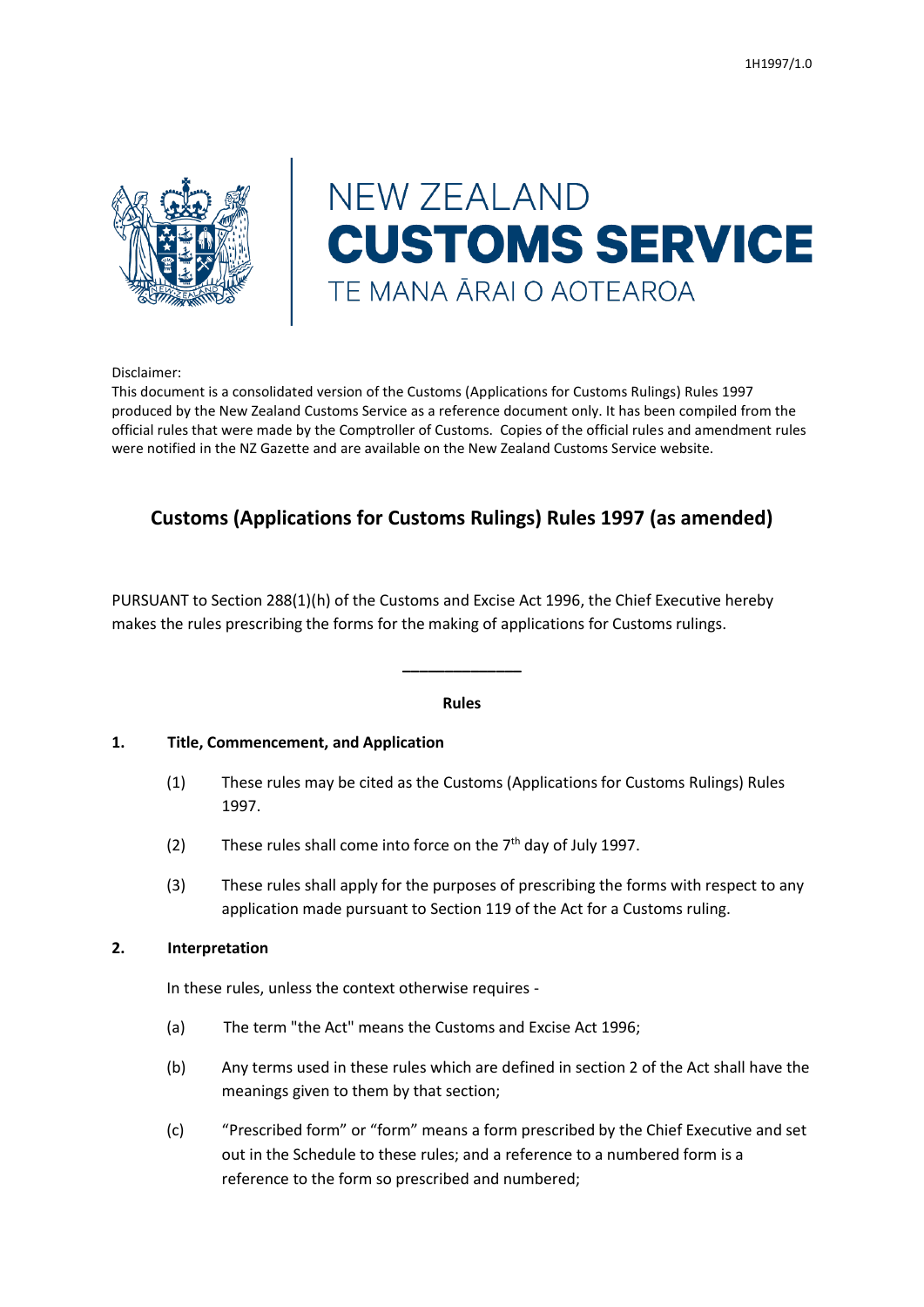- (d) The term "the Regulations" means the Customs and Excise Regulations 1996;
- (e) The term "Tariff" has the meaning given to it under section 2 of the Tariff Act 1988.

#### **3. Forms of Application**

- (a) An application for a Customs ruling shall be in any one of the following forms:
	- (i) In Form C7, for a ruling in respect of the Tariff classification or the excise classification of goods, or the applicability of a specific duty concession under the Tariff Act 1988;
	- (ii) In Form C7A, for a ruling as to whether or not the goods are, for the purposes of the Tariff or the Regulations, the produce or manufacture of a particular country or group of countries;
	- (iii) In Form C7B, for a ruling as to the correct application of any regulations made under Section 65 of the Act.
- (b) Every person making application in any form referred to in paragraph (a) of this rule shall provide the information required to be completed in or by any such form.

#### **4. Notes**

Where the prescribed forms contain any explanatory or other notes such notes do not form part of the prescription but are intended to assist the applicant in the completion of the application.

#### **5. Revocation**

**.** 

The Customs (Applications for a Customs Rulings) Rules 1996<sup>1</sup> are hereby revoked.

<sup>&</sup>lt;sup>1</sup> Notified in the New Zealand Gazette (Customs Edition) of 27 August 1996).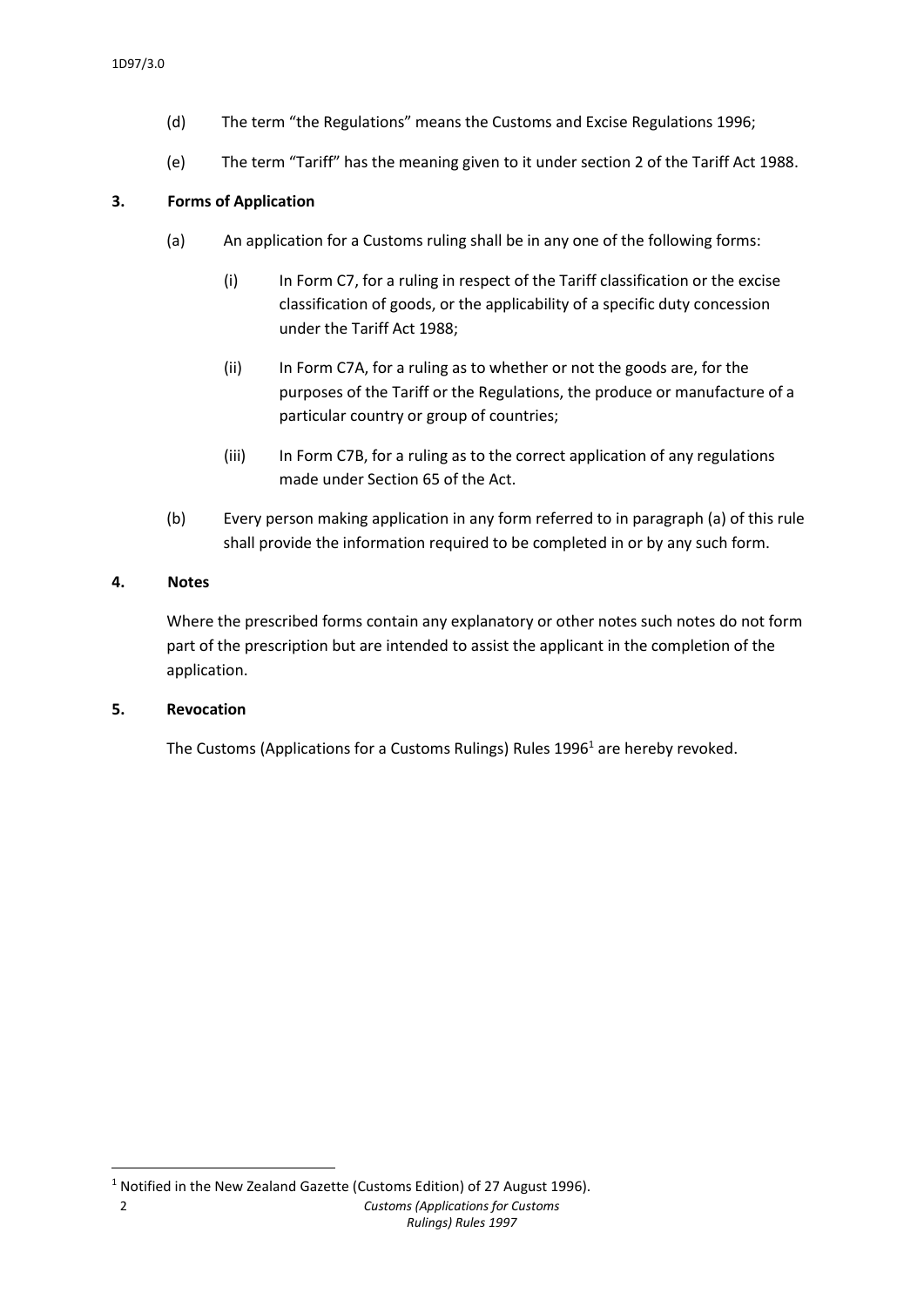#### **SCHEDULE**

## **Rule 3(a)(i) Form C7**

Refer to Customs (Applications for Customs Rulings) Amendment Rules 2010.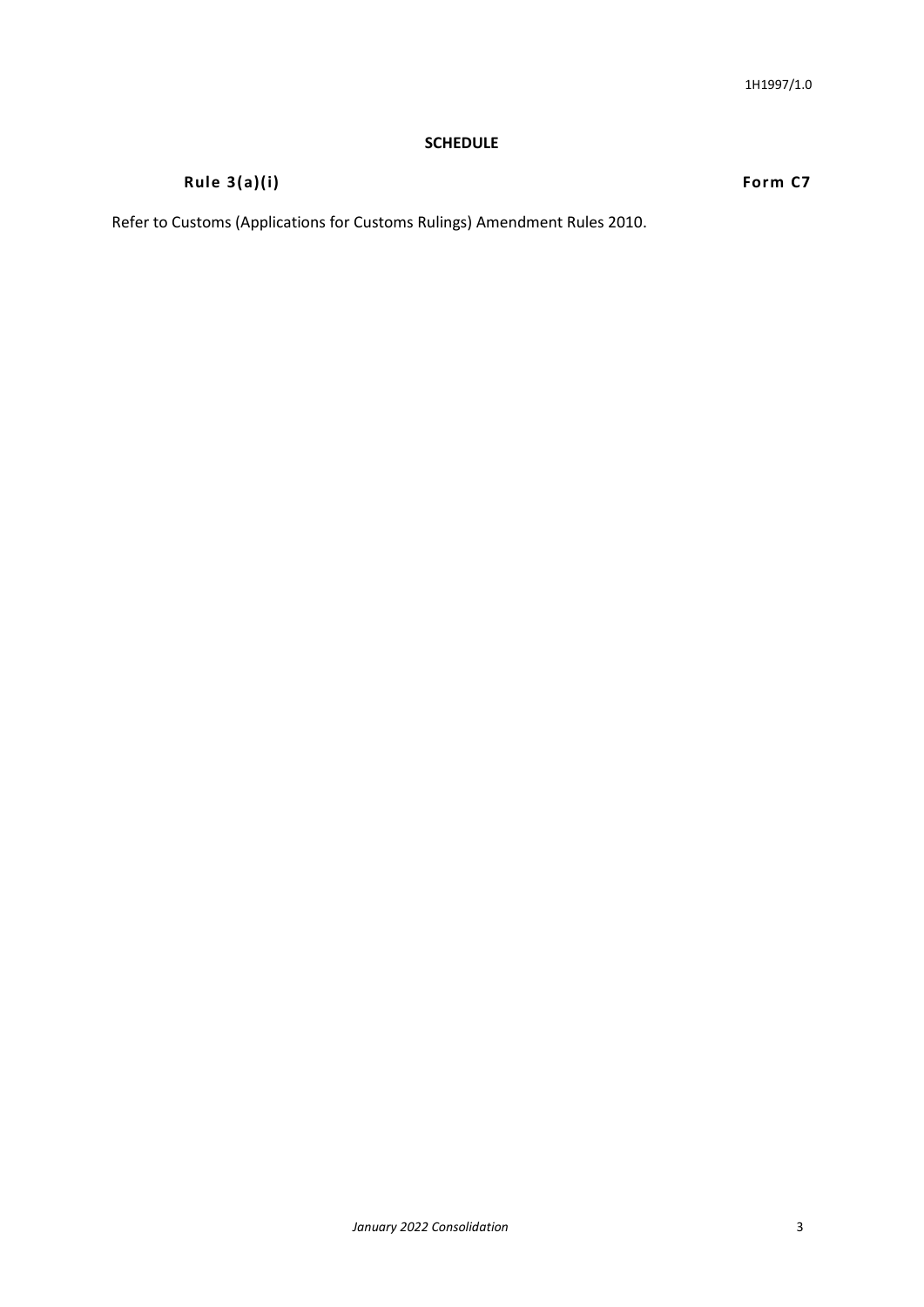## **Rule 3(a)(ii) Form C7A**

Refer to Customs (Applications for Customs Rulings) Amendment Rules 2010.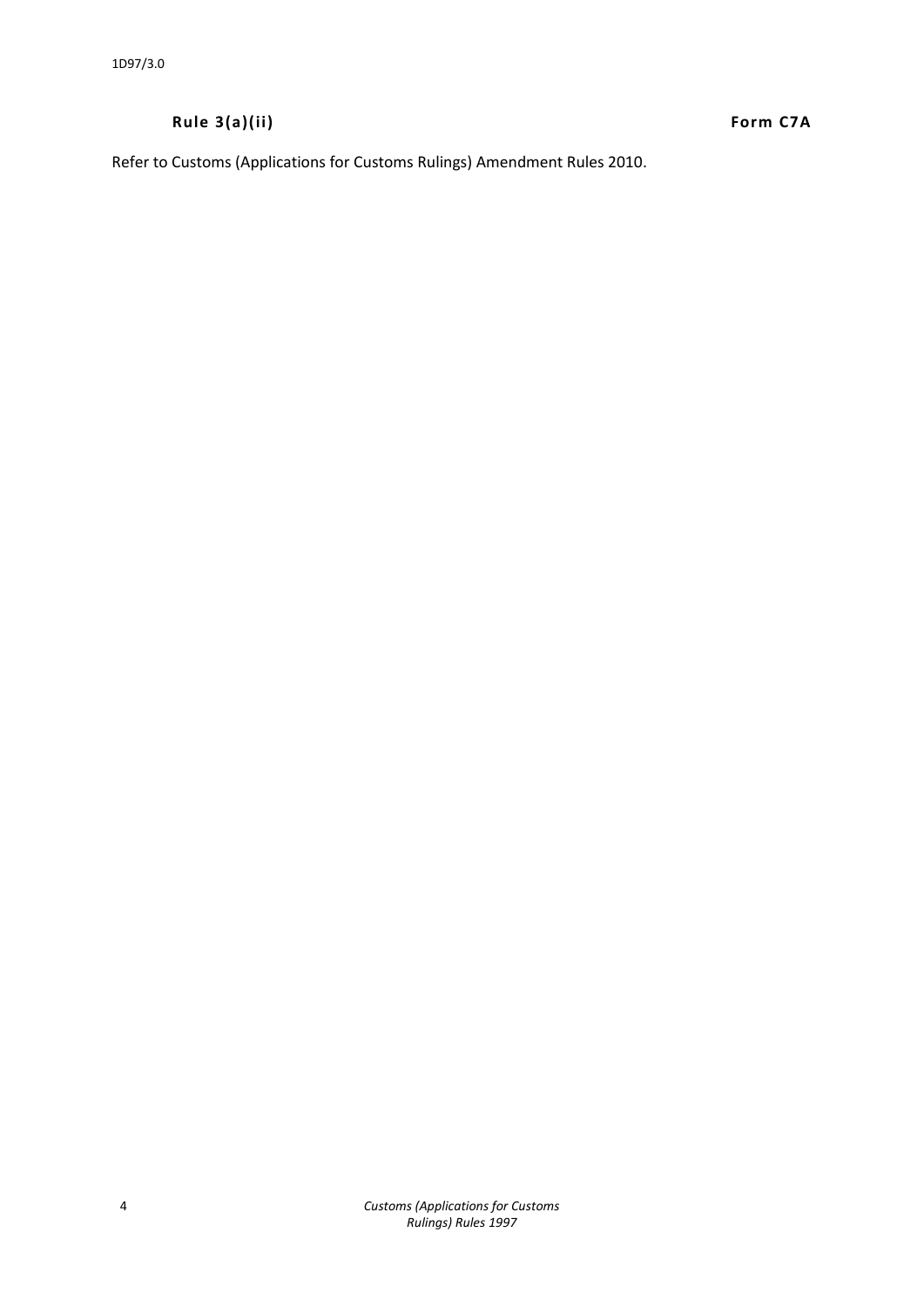# **Rule 3(a)(iii) Form C7B**

Refer to Customs (Applications for Customs Rulings) Amendment Rules 2010.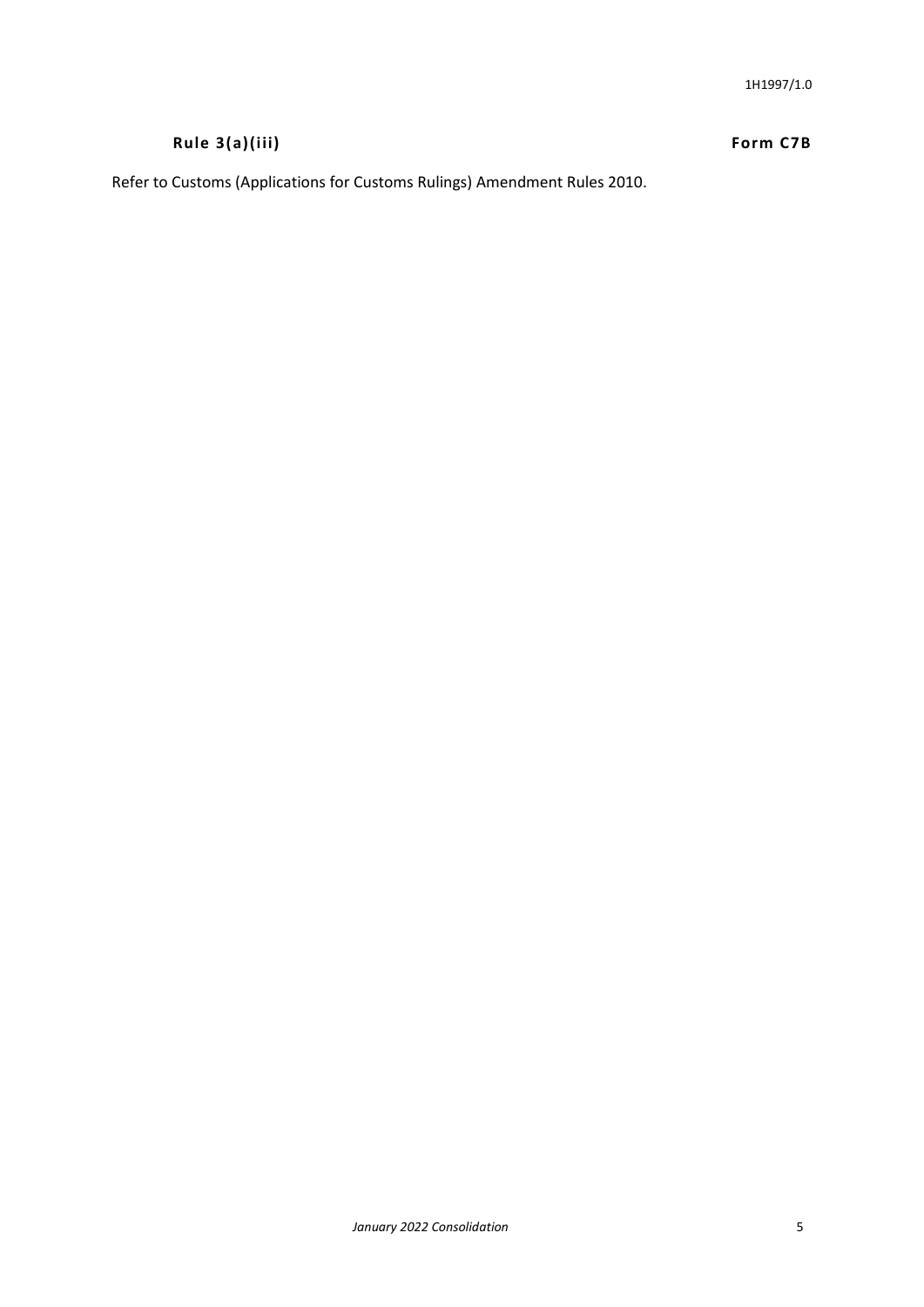Dated at Wellington this 28th day of May 1997.

Graeme Ludlow Chief Executive

\_\_\_\_\_\_\_\_\_\_\_\_\_\_\_